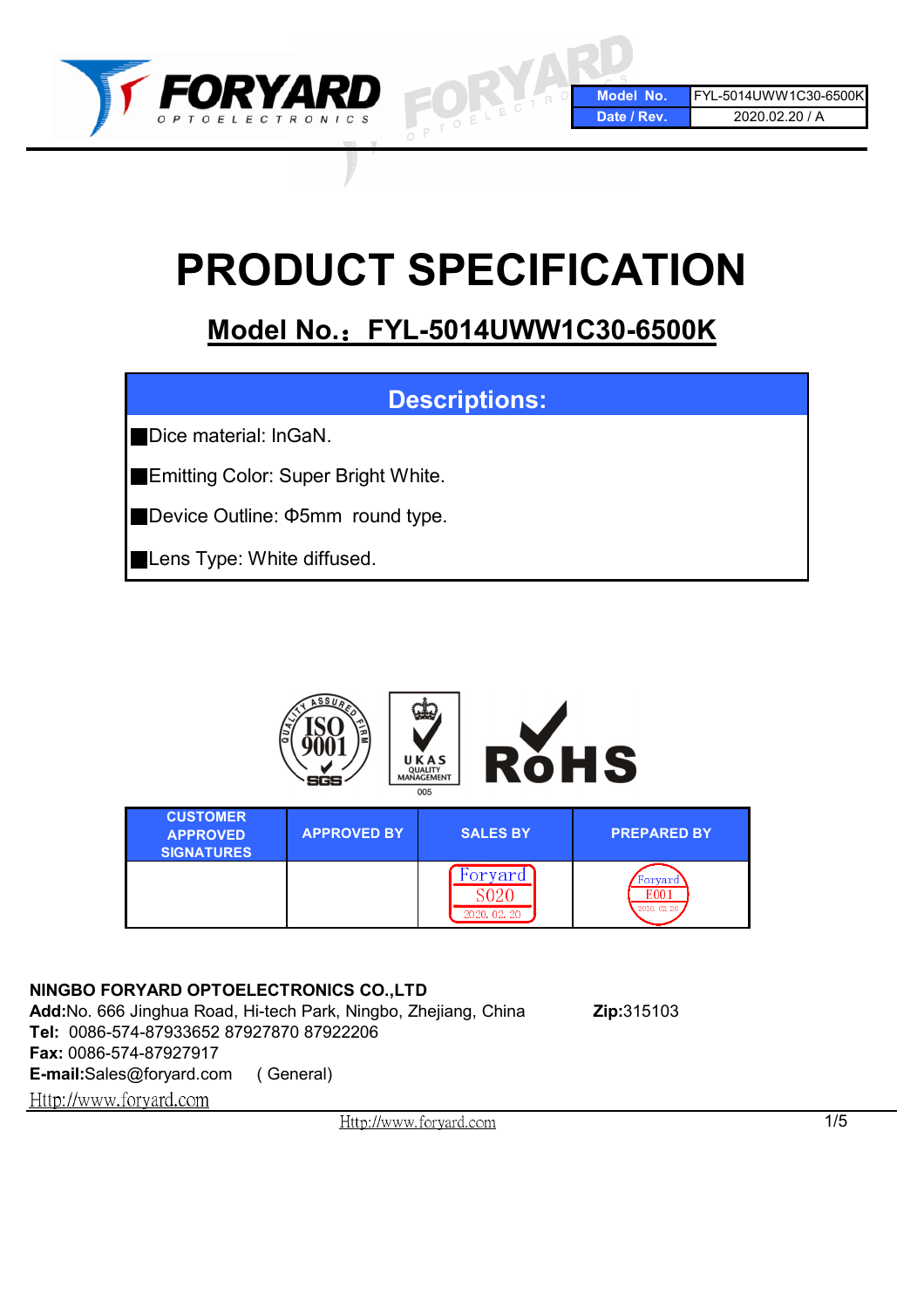

Model No. Date / Rev. FYL-5014UWW1C30-6500K 2020.02.20 / A

## Model No.:FYL-5014UWW1C30-6500K

#### **Features**

1.Low power consumption.

- 2.High efficiency.
- 3.General purpose leads.
- 4.High intensity.

5.RoHs compliant.

■ Package configuration



#### Notes:

1. All dimensions are millimeters (inches)

2. Tolerance is ±0.25mm(.010") unless otherwise noted.

3. The specifications, characteristics and technical data described in the datasheet are subject to change without prior notice.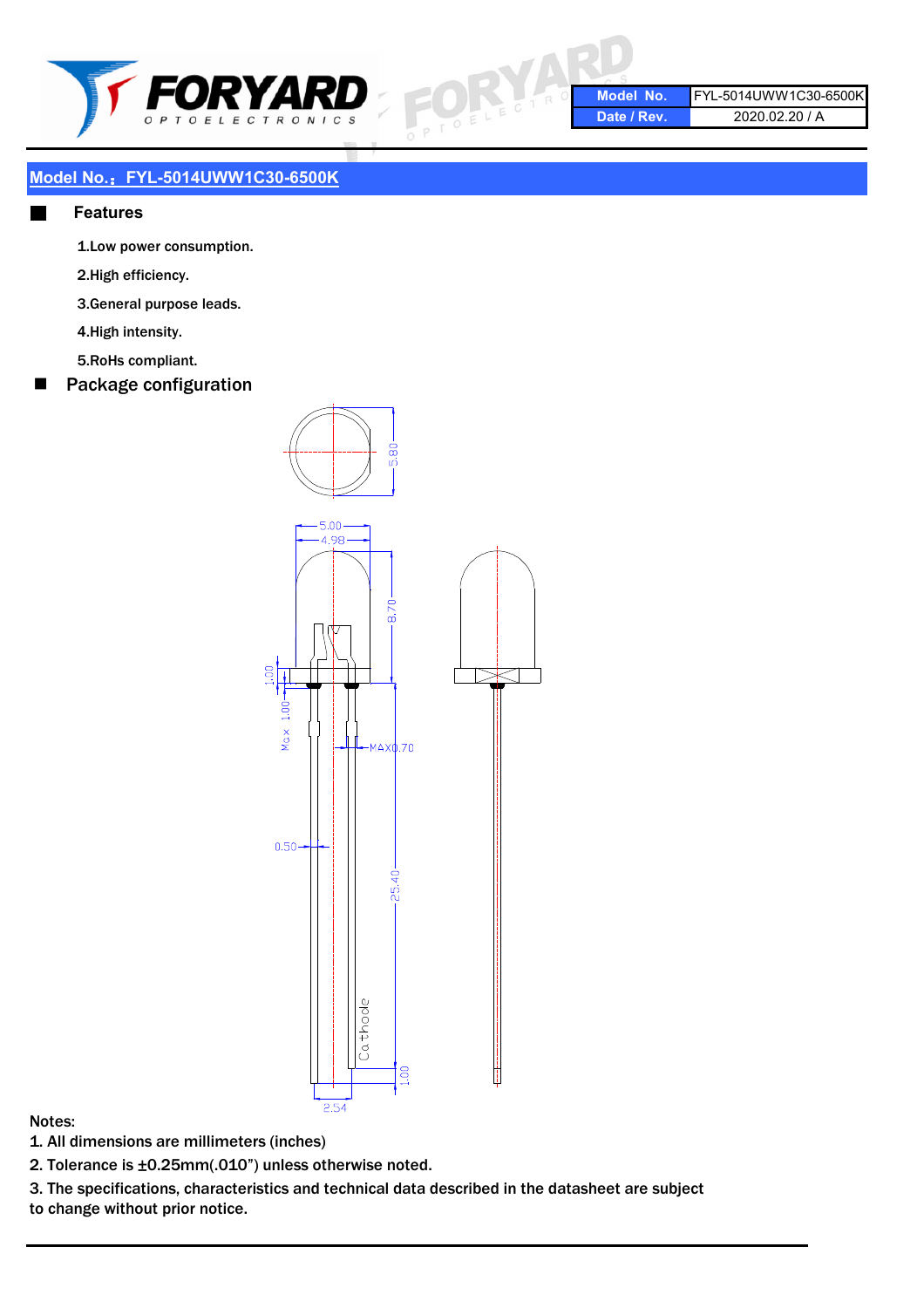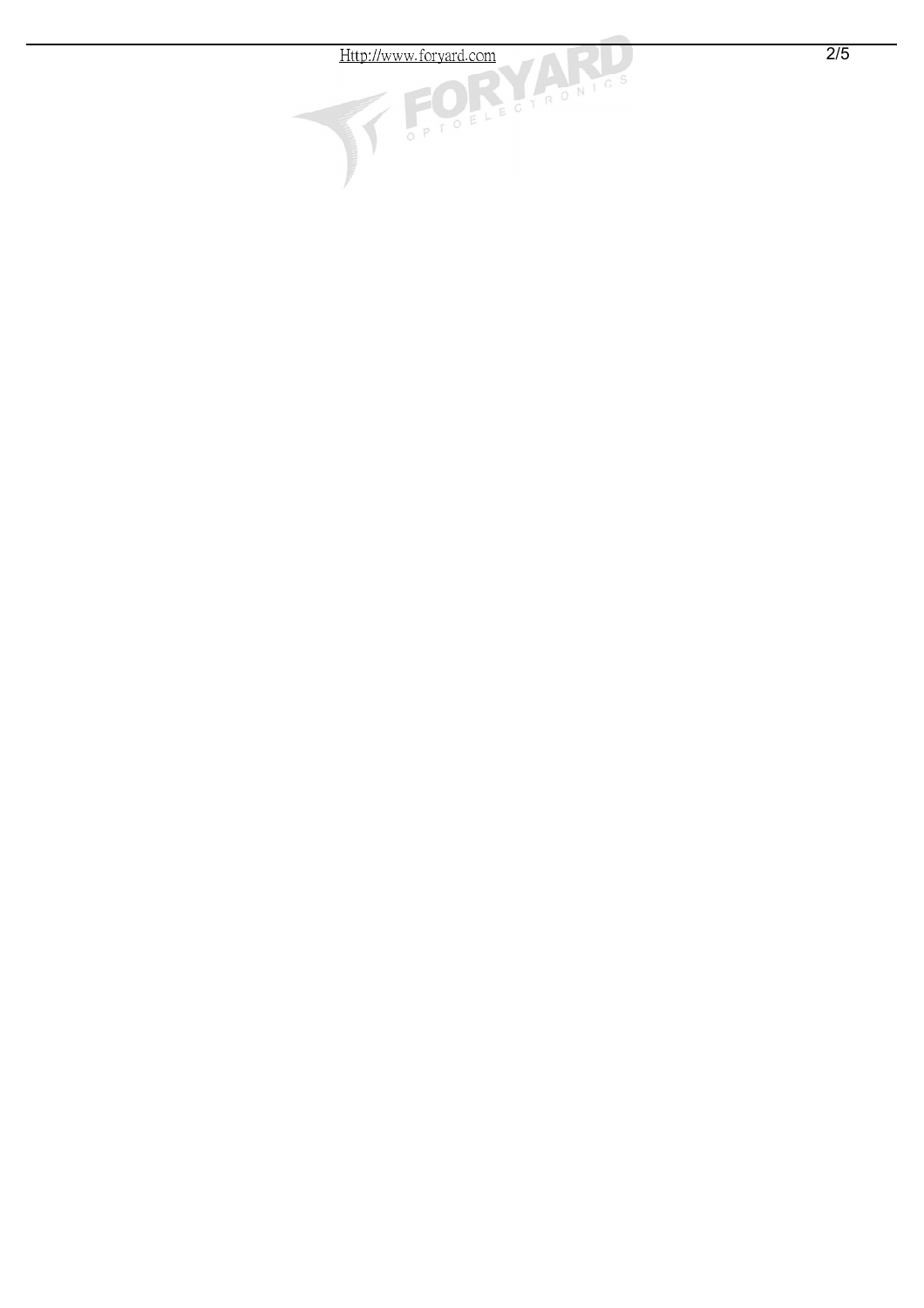

# Model No.:FYL-5014UWW1C30-6500K

# ■ Absolute Maximun Ratings(Ta=25°C)

| <b>Parameter</b>                                          | MAX.                               | <b>Unit</b>          |  |
|-----------------------------------------------------------|------------------------------------|----------------------|--|
| <b>Power Dissipation</b>                                  | 90                                 | mW                   |  |
| Peak Forward Current (1/10 Duty Cycle, 0.1ms Pulse Width) | 100                                | mA                   |  |
| <b>Continuous Forward Current</b>                         | 25                                 | mA                   |  |
| Derating Linear From 50°C                                 | 0.4                                | $mA/^\circ \text{C}$ |  |
| <b>Reverse Voltage</b>                                    | 5                                  | v                    |  |
| <b>Operating Temperature Range</b>                        | -40 $\degree$ C to +85 $\degree$ C |                      |  |
| <b>Storage Temperature Range</b>                          | $-40^{\circ}$ to $+100^{\circ}$    |                      |  |
| Lead Soldering Temperature[4mm(.157") From Body]          | $260^\circ\text{C}$ for 5 Seconds  |                      |  |

# ■ Typical Electrical &Optical Charcteristics(Ta=25°C)

| <b>Parameter</b>                | <b>Symbol</b>   | Min. | Typ. | Max. | <b>Unit</b> | <b>Test Condition</b> |
|---------------------------------|-----------------|------|------|------|-------------|-----------------------|
| <b>Luminous Intensity</b>       | $I_{V}$         | 2000 | 3000 |      | mcd         |                       |
| <b>Viewing Angle</b>            | $2\theta_{1/2}$ |      | 30   |      | <b>Deg</b>  |                       |
| <b>Color temperature</b>        | <b>CCT</b>      |      | 6500 |      | K           | $IF=20mA$             |
| <b>Chromaticity coordinates</b> | X               |      | 0.31 |      | nm          |                       |
|                                 | Y               |      | 0.32 |      | nm          |                       |
| <b>Forward Voltage</b>          | $V_F$           | 2.6  | 2.9  | 3.2  | V           |                       |
| <b>Reverse Current</b>          | I <sub>R</sub>  |      |      | 10   | μA          | VR=5V                 |

### Note:

1.Luminous Intensity is based on the Foryard standards.

2.Pay attention about static for InGaN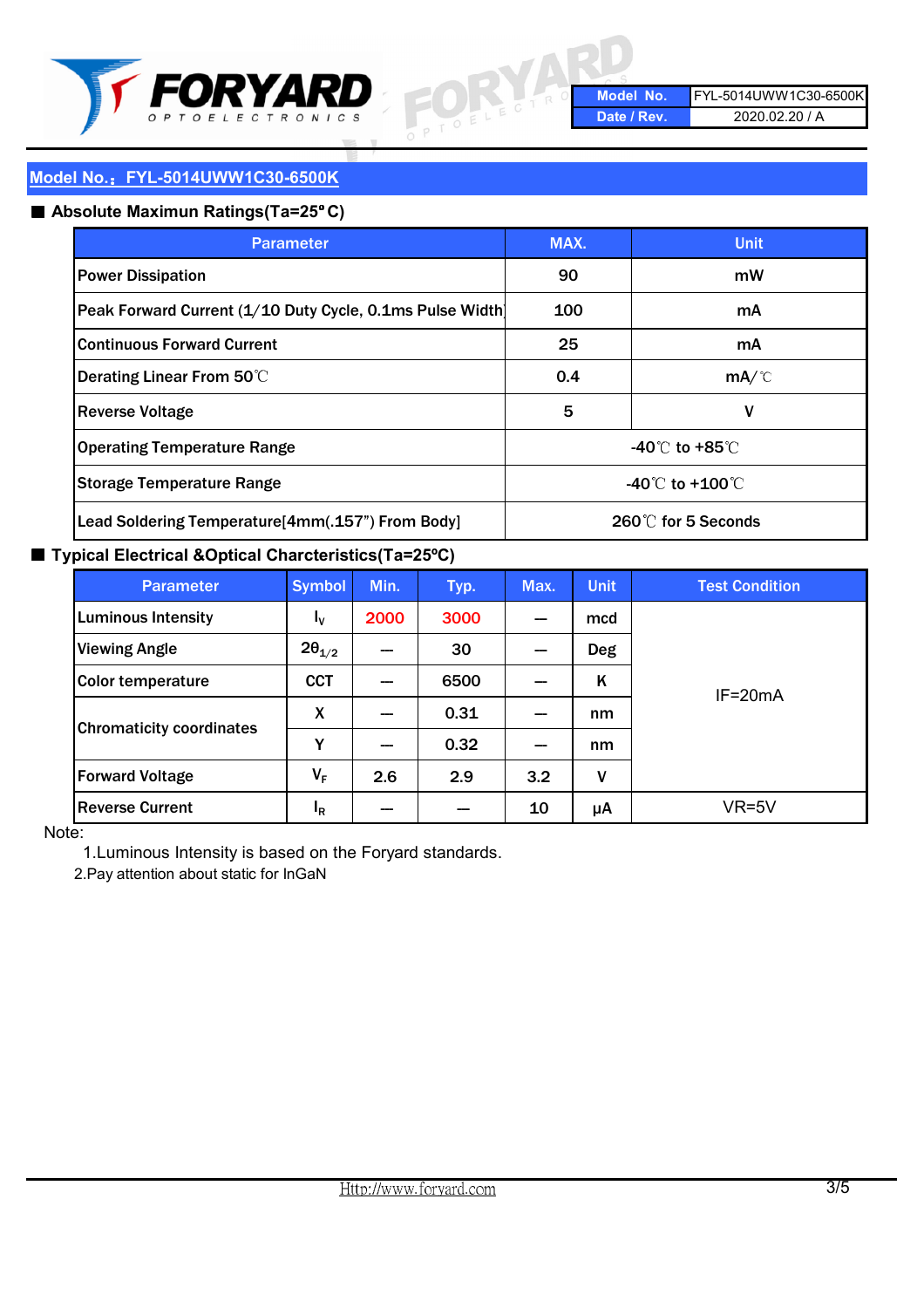

Model No. Date / Rev. FYL-5014UWW1C30-6500K 2020.02.20 / A

### Model No.:FYL-5014UWW1C30-6500K

■ Typical Eletrical/Optical Characteristics Curves(Ta=25°C Unless Otherwise Noted)



 $90^{\circ}$ 

 $1.0$